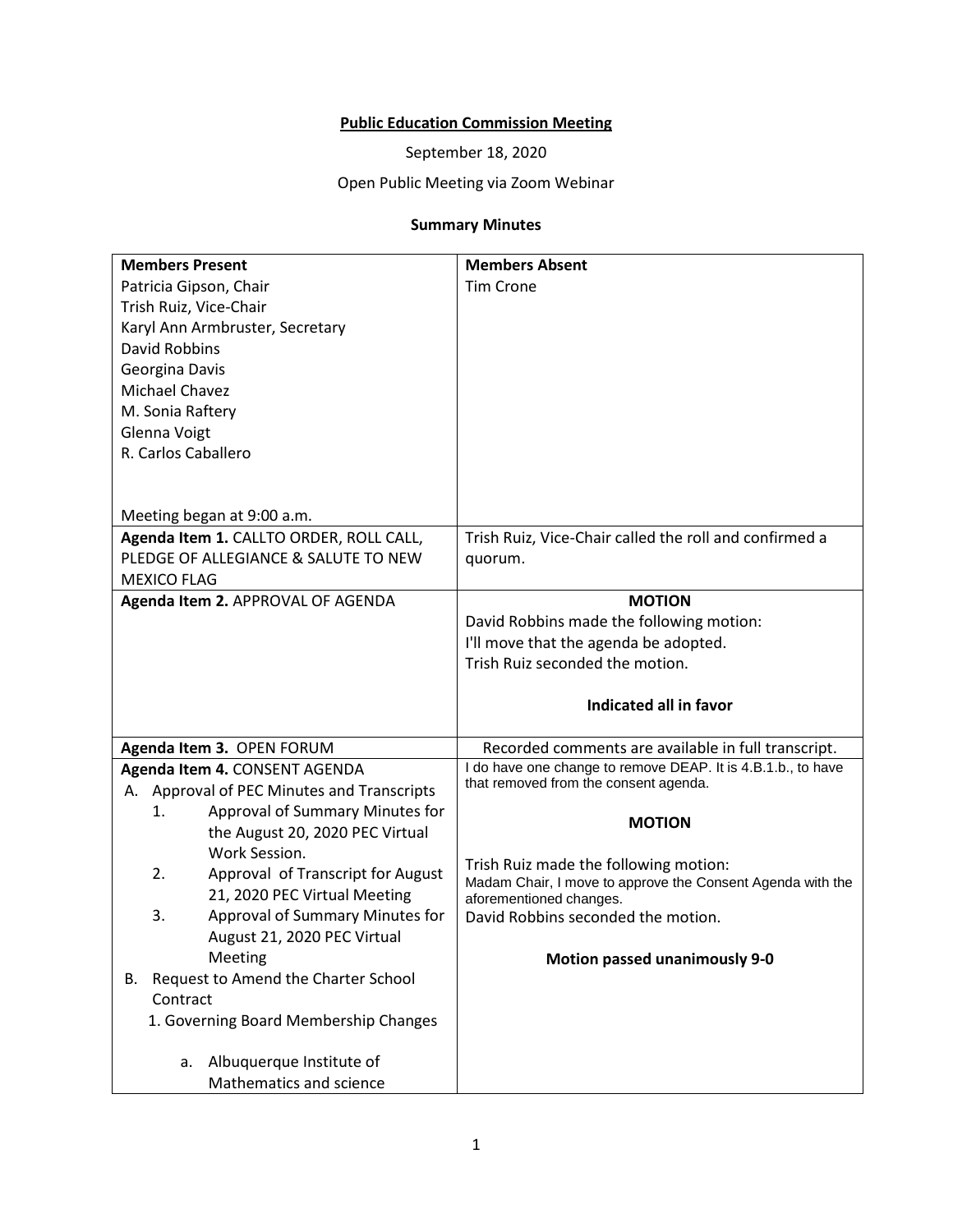| b. Dzit Dit Lool School of                 |                                                             |
|--------------------------------------------|-------------------------------------------------------------|
| <b>Empowerment Action and</b>              |                                                             |
| Perseverance (DEAP)                        |                                                             |
| Southwest Secondary Learning<br>C.         |                                                             |
| Center                                     |                                                             |
| <b>Taos International School</b><br>d.     |                                                             |
|                                            |                                                             |
| Change of Head Administrator<br>2.         |                                                             |
| Roots and Wings Community School<br>а.     |                                                             |
|                                            |                                                             |
| <b>Change of Business Manager</b><br>3.    |                                                             |
| <b>Cesar Chavez Community School</b><br>а. |                                                             |
|                                            |                                                             |
| Agenda Item 5. REPORT FROM OPTIONS FOR     |                                                             |
| PARENTS & THE CHARTER SCHOOL DIVISION -    |                                                             |
| <b>DISCUSSION AND POSSIBLE ACTIONS</b>     |                                                             |
| A. Charter School Division Updates         |                                                             |
| <b>B.</b> Amendment Concerns               | Recorded comments are available in full transcript.         |
| 1. Albuquerque Institute of Mathematics    |                                                             |
| and Science                                |                                                             |
| 2.<br>Dzil Ditl'ooi School of Empowerment, |                                                             |
| Action & Perseverance, (DEAP)              |                                                             |
| <b>Highlights and Appreciations</b><br>C.  |                                                             |
| Agenda Item 6. DISCUSSION AND POSSIBLE     | <b>MOTION</b>                                               |
| ACTION ON AMENDEMENT POLICIES AND          |                                                             |
| FORMS:                                     | Glenna Voigt made the following motion:                     |
| A. Charter School Foundation Membership    | I'd like to move that the PEC adopt the changes to the      |
| B. Charge of Head Administrator            | Charter School Foundation Membership and change the         |
|                                            | Head Administrator Policies and Forms.                      |
|                                            | Georgina Davis seconded the motion.                         |
|                                            |                                                             |
|                                            | <b>Motion passed unanimously 10-0</b>                       |
| Agenda Item 7. DISCUSSION AND POSSIBLE     | <b>MOTION</b>                                               |
| ACTION ON LETTER OF CONCERN FOR LA         |                                                             |
| <b>TIERRA MONTESSORI</b>                   | Glenna Voigt made the following motion:                     |
|                                            | I'd like to move that the PEC not issue a Letter of Concern |
|                                            | to La Tierra Montessori.                                    |
|                                            | David Robbins seconded the motion.                          |
|                                            |                                                             |
|                                            | <b>Motion passed unanimously 9-0</b>                        |
|                                            |                                                             |
| Agenda Item 8. DISCUSSION AND POSSIBLE     | <b>MOTION</b>                                               |
| ACTION ON LA ACADEMIA DOLORES HUERTA'S     |                                                             |
| <b>CORRECTIVE ACTION PLAN</b>              | Glenna Voigt made the following motion:                     |
|                                            | I move that the PEC close the Corrective Action Plan for    |
|                                            | La Academia Dolores Huerta.                                 |
|                                            | Sonia Raftery seconded the motion.                          |
|                                            |                                                             |
|                                            | <b>Motion passed unanimously 9-0</b>                        |